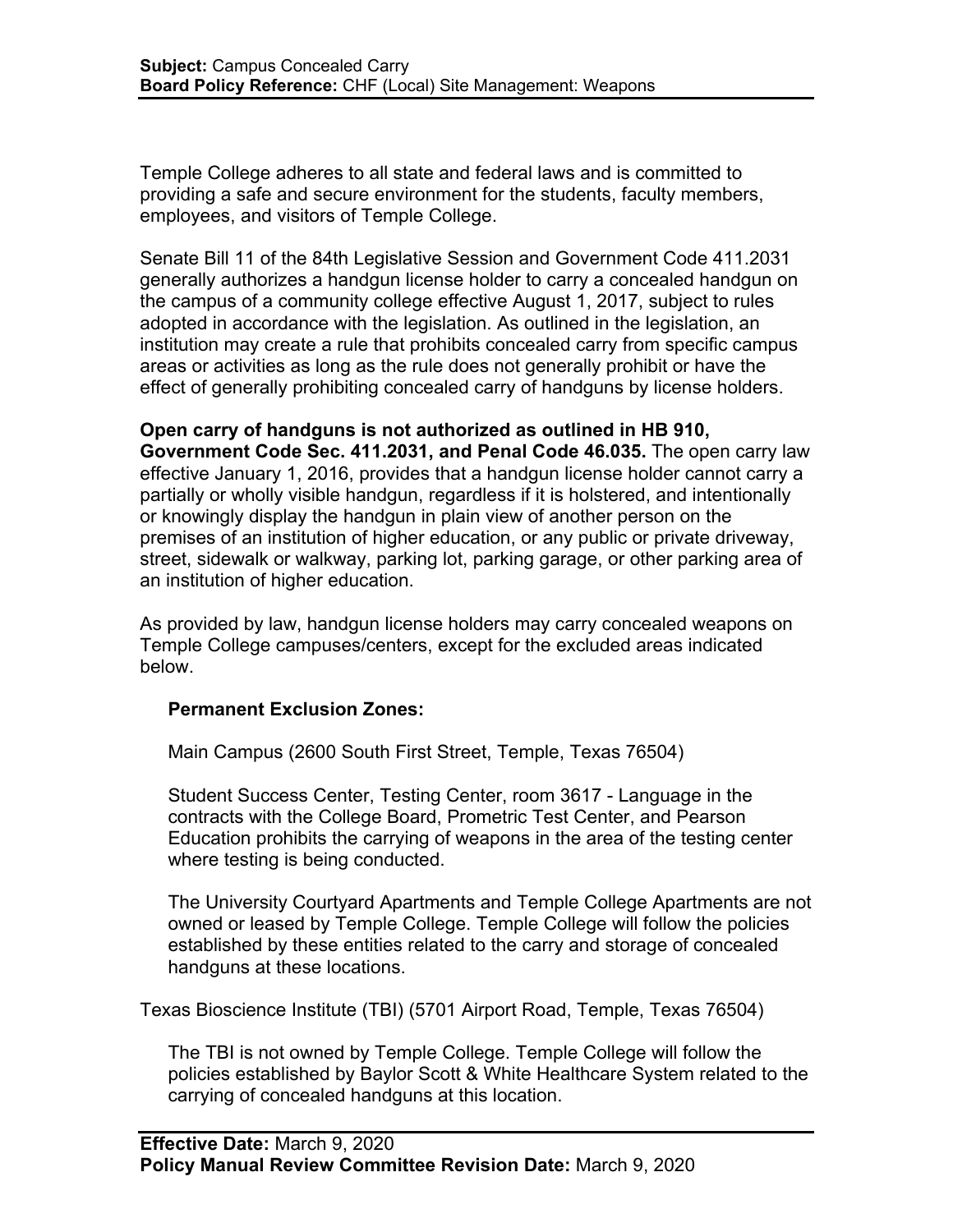East Williamson County Higher Education Center – Taylor (EWCHEC-Taylor) - 516 North Main Street, Taylor, Texas 76574

The Taylor Independent School District (ISD) owns the EWCHEC-Taylor location. Temple College will follow the policies established by Taylor ISD related to the carrying of concealed handguns at this location.

East Williamson County Higher Education Center – Hutto (EWCHEC-Hutto) - 1600 Innovation Boulevard, Hutto, Texas 78634

Texas State Technical College (TSTC) owns the EWCHEC-Hutto location. Temple College will follow the policies established by TSTC related to the carrying of concealed handguns at this location.

## **Temporary Exclusion Zones:**

Concealed handgun carry is not permitted on the premises where a high school, collegiate, or professional sporting event or interscholastic event (e.g., University Interscholastic League event) is taking place outlined in Texas Penal Code Sec. 46.035(b)(2). Temporary Texas Penal Code 30.06 signage must be displayed in a conspicuous manner clearly visible to the public at the beginning of such events, during the events, and must be removed at the conclusion of such events.

Any room used as a formal hearing location that operates similar to a court, i.e., where an individual or panel is designated under institutional policy to adjudicate the rights or privileges of a student or an employee of the institution may be excluded as outline in Texas Penal Code Section 46.03(a)(3).

Texas Penal Code Sec. 46.035(c) - A license holder commits an offense if the license holder intentionally, knowingly, or recklessly carries a handgun under the authority of Subchapter H, Chapter 411, Government Code, regardless of whether the handgun is concealed or carried in a shoulder or belt holster, in the room or rooms where a meeting of a governmental entity is held (e.g., Temple College Board of Trustee meetings) and if the meeting is an open meeting subject to Chapter 551, Government Code, and the entity provided notice as required by that chapter.

Safety training will be provided by the College for faculty members, staff, and students interested in more in-depth information about campus carry and related issues. Responsibility for safety training rests with Campus Police.

License handgun holders bear the responsibility for safeguarding their handguns at all times, and must take all necessary precautions to ensure their handguns are secured as outlined in Penal Code section 46.02, 46.03, and 46.035. License holders who fail to use reasonable care in securing their handguns or act